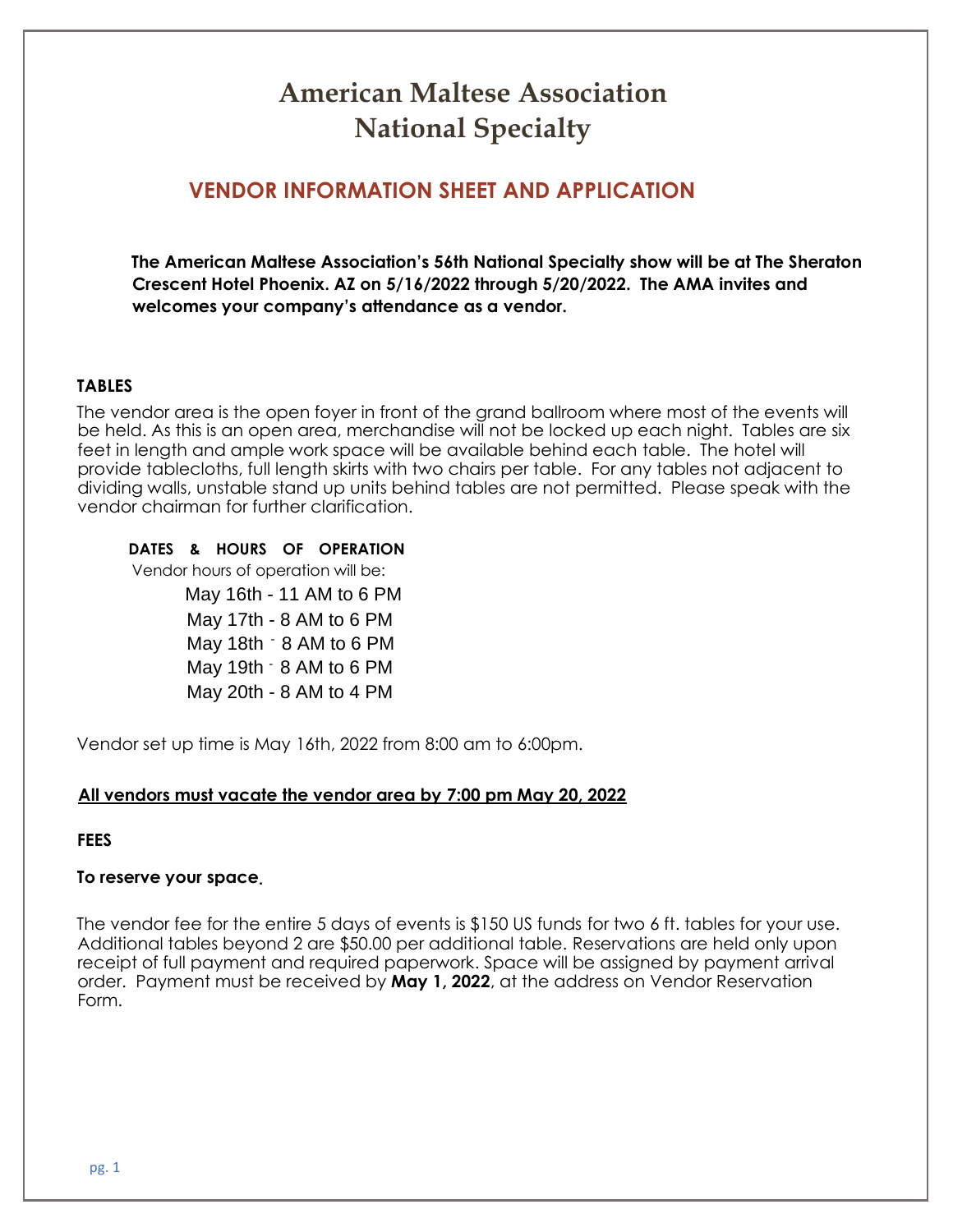#### **POWER ACCESIBILITY AND SPACE ASSIGNMENT**

Due to liability issues, no electric cords may run across a pedestrian area (i.e. in front of doors, exits, across the space from one side to the other), to connect to a power outlet. Power outlets are limited and must be shared. The space assignment will be made by the Vendor Chairman.

#### **CANCELLATIONS**

Vendor cancellations will be accepted up to and including **May 1, 2022**. Any cancellations after the cutoff date of **May 1, 2022**, will forfeit the entire fee. Fees collected for one Specialty may not be applied to any future Specialty.

#### **ACCOMODATIONS**

The **Sheraton Crescent Hotel** will offer the AMA group rate to participating vendors. The standard guestroom rate is **\$114** per night. Please notify the reservation agent you are with the AMA when booking rooms. Please book your room as soon as you know you will be attending, as rooms fill quickly.

#### **SHIPPING AND STORAGE**

The Hotel will permit vendors to ship items to the hotel. The following are the guidelines for packages and materials that are routed through the Shipping and Receiving Departments of the **Sheraton Crescent Hotel**:

Hotel does not have storage space for crates, pallets or large shipments. Any smaller materials to be sent to Hotel may arrive **no earlier than 3 days prior** to **5/16/2022**. Neither the AMA nor the Hotel will be responsible for any loss or damage to materials sent to Hotel.

#### **Please contact the Hotel directly for information regarding oversize, overweight or specialized deliveries and specific procedures for shipping.**

Normal delivery consists of any standard package delivery through normal carriers such as Federal Express, UPS, Airborne Express, etc. A storage rate will be charged to all guests that have packages stored on the hotel property for more than 5 days. Any item stored more than 14 days shall be disposed of. Letters and small boxes (8" x 8" x 2") will be delivered to the Front Desk at no charge.

**All packages/freight must be addressed to: Your Company contact person, AMA Vending 2620 W Dunlap Ave. Phoenix, AZ 85201**

*(Do not put any Hotel employee's name on the package*)

If any questions, please contact:

**Joanie Carqueville / Mary Ann Archuleta 2022 AMA Specialty Co-Chairs jcarq@cox.net ma@avantemaltese.com**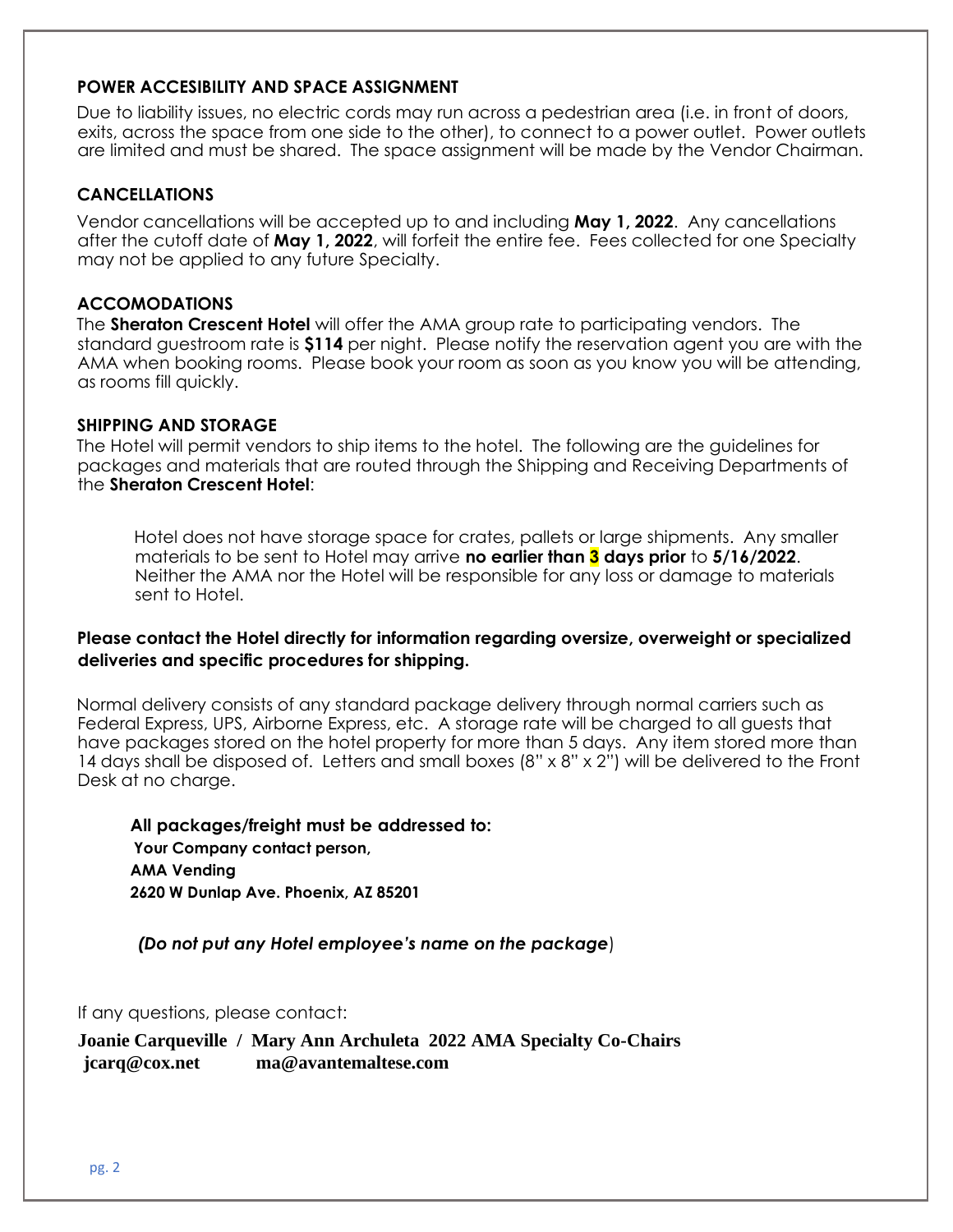# Vendor Reservation Form

| Number of 6' Tables to reserve ____________________(1 <sup>st</sup> two 6' tables, \$150, additional at \$50 each)                                                                                                             |                                                                                                         |
|--------------------------------------------------------------------------------------------------------------------------------------------------------------------------------------------------------------------------------|---------------------------------------------------------------------------------------------------------|
|                                                                                                                                                                                                                                |                                                                                                         |
|                                                                                                                                                                                                                                |                                                                                                         |
|                                                                                                                                                                                                                                |                                                                                                         |
| <b>Products to sell:</b><br><u> 1989 - Johann Barn, mars ar breithinn ar breithinn an dùthchan ann an t-ann an t-ann an t-ann an t-ann an t-a</u>                                                                              |                                                                                                         |
|                                                                                                                                                                                                                                | Amount enclosed: \$________ Make Checks Payable to American Maltese Association in US Dollars only      |
| Rate: 6 ft. Table Charge is \$150 for 2 tables for entire event. Additional 6 ft. tables - \$50.00                                                                                                                             |                                                                                                         |
| Space available on first come basis. Reservation deadline is May 1, 2022<br>Cancellations must be received by May 1, 2022, to receive full refund.<br>Cancellations after May 1, 2022 and/or no shows will forfeit entire fee. |                                                                                                         |
| Please mail or email the following (check list) to:                                                                                                                                                                            |                                                                                                         |
| <b>Joanie Carqueville, AMA Specialty Co-Chair</b><br>8679 E. Tuckey lane<br>Scottsdale, AZ 85250                                                                                                                               |                                                                                                         |
| jcarq@cox.net                                                                                                                                                                                                                  |                                                                                                         |
| complete unless the Vendor Chair receives:                                                                                                                                                                                     | A reservation will not be made, a space will not be reserved, and an application will not be considered |
| 1. A Hold Harmless agreement (attached) which is signed by the Vendor,                                                                                                                                                         |                                                                                                         |
| 2. a completed and signed AMA 56th National Specialty Vendor Reservation Form,                                                                                                                                                 |                                                                                                         |
| 3. a proof of Liability Insurance certificate for this Event,                                                                                                                                                                  |                                                                                                         |
| 4.                                                                                                                                                                                                                             | a check for full payment of all tables requested, payable to the AMA in US funds, and                   |
| 5. all documents and the check are received at the address shown above on or before May 1, 2022.                                                                                                                               |                                                                                                         |
|                                                                                                                                                                                                                                |                                                                                                         |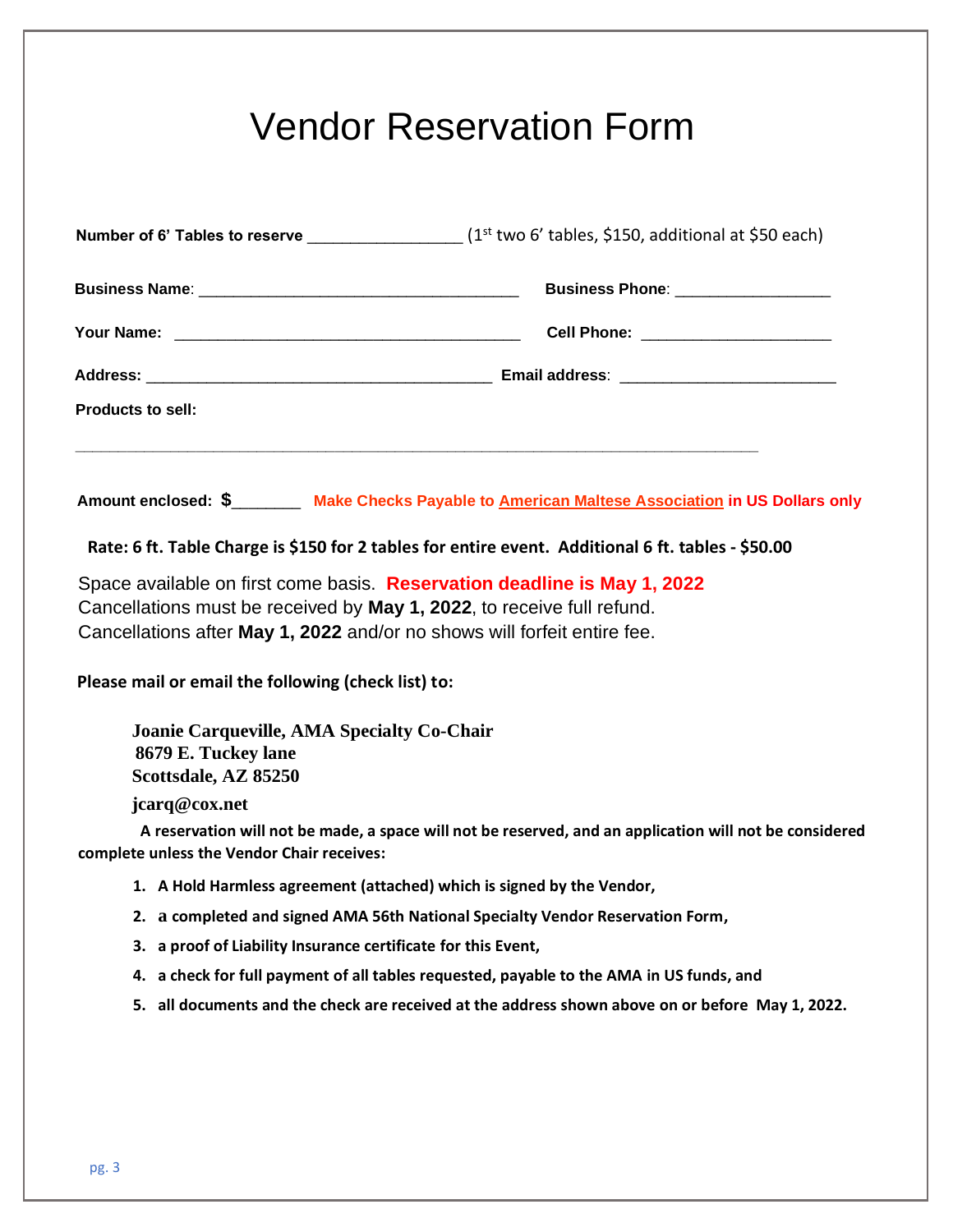### **HOLD HARMLESS AGREEMENT**

This Agreement is made by and between the American Maltese Association ("AMA") and the undersigned outside Independent Contractor ("Contractor"). The parties hereby agree as follows:

#### **I. INDEMNITY:**

Contractor, including without limitation, its affiliates and agents, agrees to indemnify, defend and hold harmless the AMA and its respective members, officers, agents, directors, employees, volunteers, members, affiliates, insurers, successors, or assigns (collectively, the "Indemnitees") from and against all loss, claims, demands, actions or causes of action, liabilities, damages, fines, expenses, costs of whatsoever nature (including reasonable attorney's fees and expenses) whether by reason of death or injury to any person or loss of or damage to any property or otherwise (collectively "Claims") including Claims which may be asserted by third parties, arising out of, resulting from or in any way connected with, in whole or in part: (a) any breach of this Agreement by Contractor; (b) the activities of Contractor (or any of its employees, agents, exhibitors, guests, invitees or attendees) at the Sheraton Crescent Hotel for the AMA 2022 National Specialty ("the Event") or any related act or failure to act by Contractor or its agents (including but not limited to any omission or act taken or committed by Contractor in any way related to the Event).

The Contractor agrees to carry liability insurance to cover the Indemnitees for any claims arising from the indemnity provisions outlined in paragraph A above and provide the AMA a current certificate evidencing such coverage. Such insurance must name the AMA as an additional insured.

<sup>c.</sup> The Contractor agrees that the Contractor's activities and the activities of its agents, employees, or guests at the Event shall be considered Contractor's activities under this Agreement whether or not such actions may be regarded as within their agency or scope of employment under any law, rule or regulation.

The prevailing party in any mediation, arbitration, or lawsuit regarding any term of this contract shall be entitled to recover attorney fees and costs from the other party.

- **II. INSURANCE:** A Contractor understands that for it to provide services at the Event, Contractor must meet specific insurance requirements. A current certificate evidencing the below-listed coverage is required and must be provided at least twenty (20) days before the Event.
	- *Commercial General Liability:* Not less than \$500,000/\$1,000,000 combined single limit for bodily injury and property damage.
	- *Employers Liability:* Not less than \$500,000 combined single limit.
	- *Workers Compensation:* In the minimum amount required by the applicable Workers Compensation statute of the State in which the Contractor has its principal place of business. By signing this Agreement, Contractor certifies that it is in compliance with all applicable laws of the State in which it has its principal place of business.
	- *Property Insurance* for Contractor's tools and equipment. In no event shall the AMA, its officers, directors, members, volunteers, guests, invitees, or agents be liable for any damage to or loss of personal property sustained by Contractor, even if such loss is caused by the negligence of the AMA, its officers, directors, members, volunteers, guests, invitees, or agents. Contractor is responsible for obtaining its own insurance covering any personal property losses.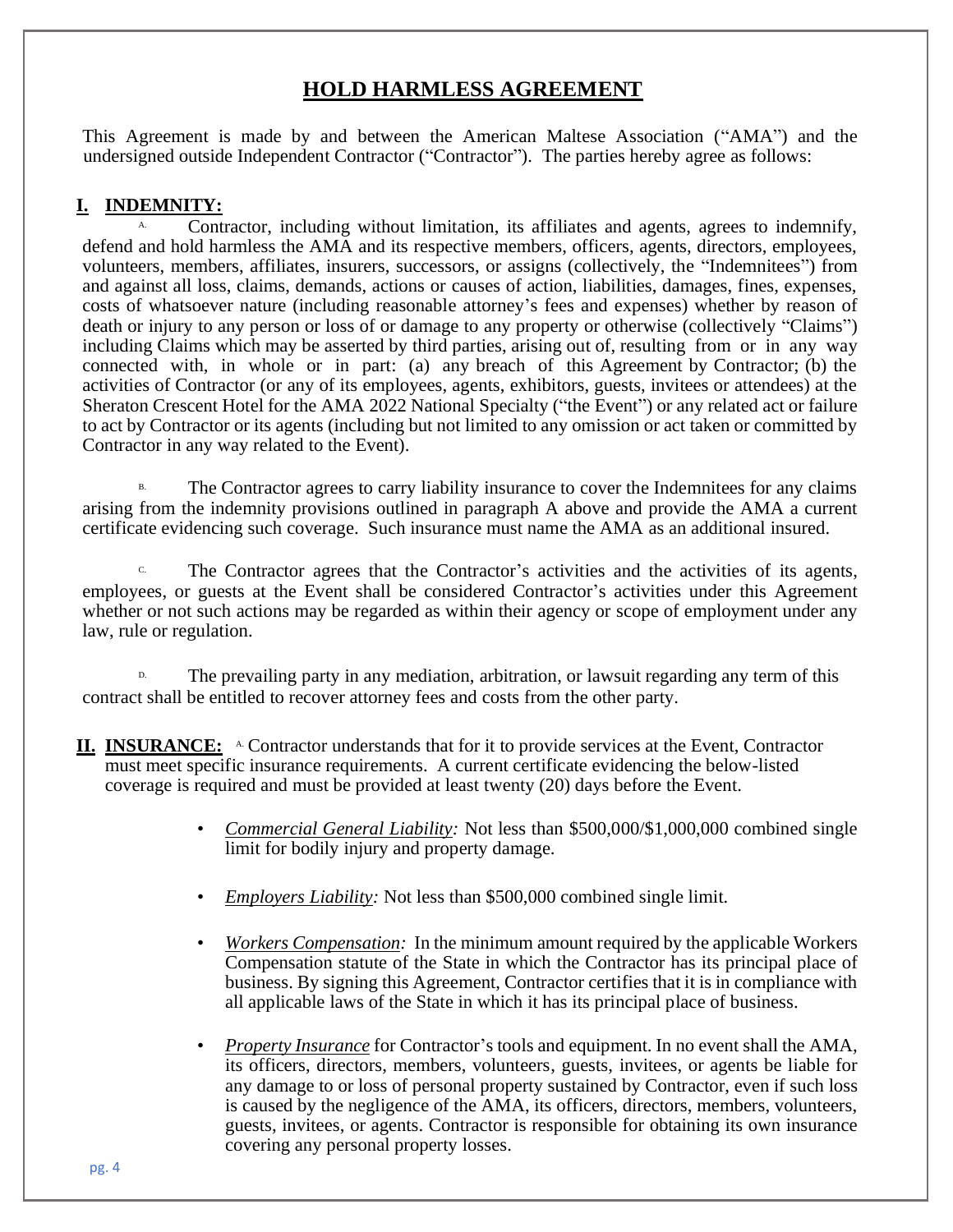Contractor waives on behalf of its self and its insurer(s) any claims it may have against the AMA and its agents, officers, directors, members, guests, invitees, and volunteers to recover damages, including any amount for deductibles or excess damages due to insurance policy limits if any.

The insurance required by this Agreement must name the AMA as an additional insured under the General liability policy.

Certificates of Insurance must be sent to the Vendor Chair. Failure to provide such insurance will prohibit Contractor from attending the Event until a Certificate is provided.

This Agreement shall be governed by and construed under the state's laws where the Event is located on the date this Agreement is signed. This Agreement shall survive the conclusion or termination of the Event as to claims arising directly from this Event and/or a breach of this Agreement. This Agreement supersedes all prior agreements between the parties concerning the subject matter and constitutes the entire Agreement between the parties.

This Agreement may be modified only with a written instrument signed by the authorized representative for both parties. If a party waives a breach of this Agreement, that waiver will also waive any proceeding or succeeding breach attributable to the same act. A waiver must be in writing and signed by the party making the waiver. An email from a party's disclosed email address shall be considered a signed writing for purposes of a waiver.

Headings and titles of paragraphs of this Agreement are inserted for convenience only. They shall not be deemed to be a part of or affect the construction or interpretation of any provision hereof. This Agreement may be executed in two originals, each of which shall be deemed an original, and both such originals together shall constitute the same instrument.

If any phrase, clause, or provision of this Agreement is declared invalid or unenforceable by a court or arbitrator of competent jurisdiction, such phrase, clause, or provision shall be deemed severed from this Agreement. It will not affect any other provision of this Agreement, which shall otherwise remain in full force and effect. If any restriction or limitation in this Agreement is found to be unreasonable, onerous, or unduly restrictive by a court or arbitrator of competent jurisdiction, it shall not be stricken in its entirety and held void and unenforceable but shall remain effective to the maximum extent permissible within the law of the State within which it is being construed.

Contractor acknowledges that it has had the opportunity to have this Agreement reviewed by an attorney. By signing below, Contractor indicates s/he understands all provisions of this Agreement and agrees to be bound by its terms.

This Agreement becomes effective on the date it is agreed to and accepted as shown by the signature of the authorized representative of the AMA as shown below.